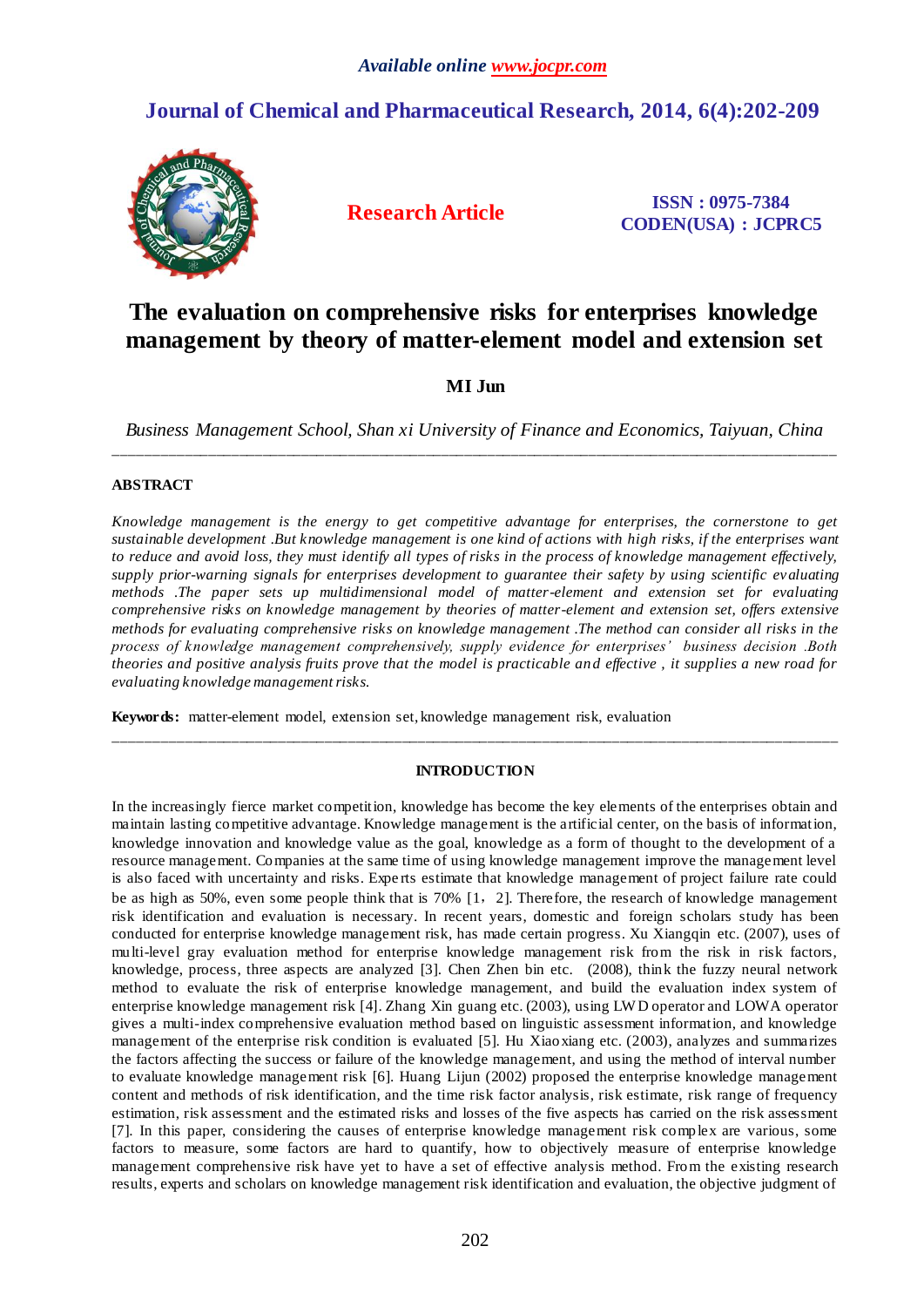the risk factors in the majority, less subjective judgment involves risk factors, few from the p erspective of subjective and objective factors in combination with the synthetically consideration. The author believes that only the organic combination of both, and starting from the situation of both influence each other, can more accurately to the enterprise knowledge management risk identification and evaluation.

*\_\_\_\_\_\_\_\_\_\_\_\_\_\_\_\_\_\_\_\_\_\_\_\_\_\_\_\_\_\_\_\_\_\_\_\_\_\_\_\_\_\_\_\_\_\_\_\_\_\_\_\_\_\_\_\_\_\_\_\_\_\_\_\_\_\_\_\_\_\_\_\_\_\_\_\_\_\_*

Euthenics is an emerging discipline founded by Chinese scholars Cai Wen in 1976 [8], it uses formalized tools, from the viewpoints of both qualitative and quantitative research to solve the p roblem of the regularity of the comprehensive under the action of multiple factors, it is for people to know and analyze the complex and contradictory problems in the real world system provides a new methodology. This article in euthenics content and extension set theory, on the basis of enterprise knowledge management risk comprehensive evaluation of multidimensional extension matter-element model and extension evaluation method, this method can formally describe the state of all kinds of risk factors in enterprise knowledge management risk, not only can accurately evaluate the size of the enterprise knowledge management risk, and to be able to give enterprise knowledge management risk more clearly the objective risk and subjective risk qualitative and quan titative evaluation of the decision makers, and compared comprehensively reflect the comprehensive enterprise knowledge management level of risk.

# THE ENTERPRISE KNOWLEDGE MANAGEMENT COMPREHENSIVE RISK ASSESSMENT OF **MULTIMENS IONAL EXTENSION MATTER-ELEMENT MODEL**

# **1. Matter-element and matter-element transformation theory**

Matter-element transformation is according to the characteristics of extensibility and extensibility of transformation, matter-element transformation matter-element theory is the basic method to solve the problem of contradiction. On the basis of matter-element transformation is the matter-element extension, the possibility of things change called the extensibility of things. Extensibility is the basic character of the matter-element; it describes the internal structure and external relationships, to provide people with creative thinking and the way of. Matter-element extensibility, therefore, become the basis to solve the problem of contradiction, so people can accord certain procedures to innovate, design the scheme to solve the problem [9].

Given the name of the M things, its n characteristics of c1, c2...,cn and the corresponding measure  $x1, x2,...$ , xn expressed in an orderly array as follows:

$$
R = \begin{bmatrix} R_1 \\ R_2 \\ \vdots \\ R_n \end{bmatrix} = \begin{bmatrix} M & c_1 & x_1 \\ c_2 & x_2 \\ \vdots & \vdots \\ c_n & x_n \end{bmatrix}
$$
 (1)

R called describing things n matter-element, shorthand for

 $R = (M, C, X)$  (2)

Including:

|  | $C = \begin{bmatrix} c_1 \\ c_2 \\ \vdots \\ c_n \end{bmatrix}$ , $X = \begin{bmatrix} x_1 \\ x_2 \\ \vdots \\ x_n \end{bmatrix}$ | (3) |
|--|-----------------------------------------------------------------------------------------------------------------------------------|-----|
|  |                                                                                                                                   |     |

And the name, character and value in things called the three elements of matter-element.

### **2. Extension set theory**

In the real world, things are variable, have a degree of some kind is variable. Under certain conditions, things can change in the nature of some don't have the nature of things; don't have the nature of things can change with the nature of things. To solve the problem of conflict, it is necessary to consider "yes" and "not" reciprocal transformation. Therefore must establish concepts of extension set, so to make the discussion object does not belong to classical subsets and can convert to the subset of the elements. For each element  $u \in U$ , if a proposition: (1) u has properties P; (2) u does not have property P; (3) can make u do have the properties of P elements into had the properties of P; (4) u have or property P, nor has the properties of P. As long as the above four prop ositions have one established, is it set up a collection of U is the extension set. Extension set is used to solve the problem of conflict process quantitative and formal mathematical tools. And use extended to  $(-\infty, +\infty)$  the size of the correlation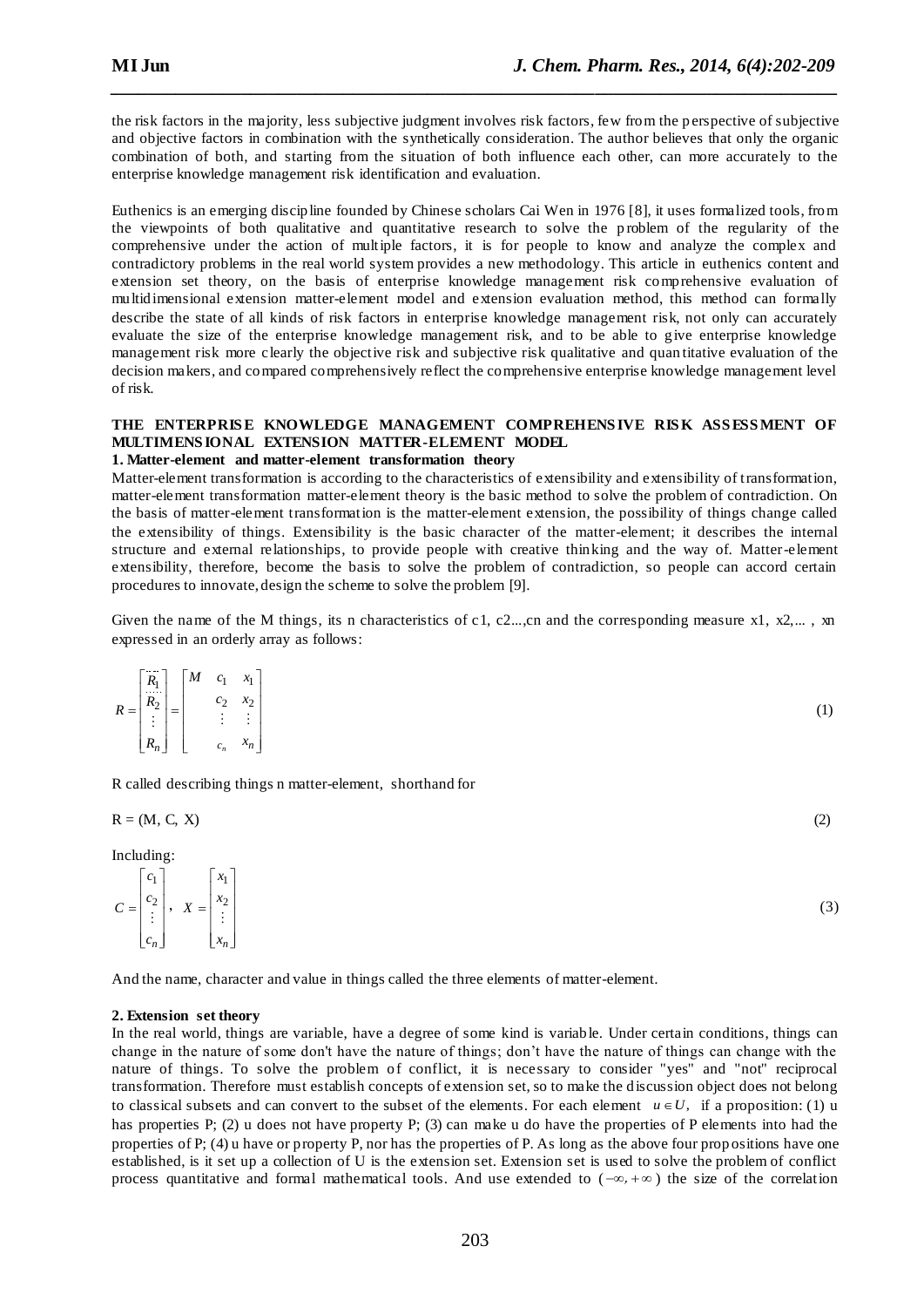function values of the measured element and set, the relationship between the classic collection "belong to" and "does not belong to" set the qualitative description of extended to quantitative description [10-12].

*\_\_\_\_\_\_\_\_\_\_\_\_\_\_\_\_\_\_\_\_\_\_\_\_\_\_\_\_\_\_\_\_\_\_\_\_\_\_\_\_\_\_\_\_\_\_\_\_\_\_\_\_\_\_\_\_\_\_\_\_\_\_\_\_\_\_\_\_\_\_\_\_\_\_\_\_\_\_*

2.1 The domain object matter-element matrix. According to the type (1), (2), (3), the joint domain object matter-element matrix can be expressed as:

$$
R = \begin{bmatrix} M_p & c_1 & a_{p1}, b_{p1} \\ & c_2 & a_{p2}, b_{p2} \\ & \vdots & \vdots & \\ & c_n & a_{pn}, b_{pn} \end{bmatrix}
$$
 (4)

In this type,  $M_p$  said things by things and can be converted into standard section of the domain objects;  $x_{pi} = [a_{pi}, b_{pi}]$  said the domain object about the characteristics of the value of the range.

2.2 The classical matter-element matrix domain object. Classic domain object matter-element matrix can be expressed as:

$$
R = \begin{bmatrix} M_B & c_1 & [a_{B1}, b_{B1}] \\ c_2 & [a_{B2}, b_{B2}] \\ \vdots & \vdots \\ c_n & [a_{Bn}, b_{Bn}] \end{bmatrix}
$$
 (5)

In this type,  $M_B$  as standard objects;  $x_{Bi} = [a_{Bi}, b_{Bi}]$  for the value of the range of the characteristics of standard object of  $M_B$  about  $c_i$ . There are clearly  $x_m \in x_{pi}(i = 1, 2, \dots, n)$ .



**Figure 1: the model of enterprise knowledge management risk measure**

# **3. Establish the factors associated with the risk of enterprise knowledge management**

Enterprise knowledge management risk can be divided into two aspects of subjective factors and objective factors. Subjective risk refers to the because of limited knowledge level managers and organizational barriers such as the subjective causes of risk; Objective risk refers to because of the uncertainty of the external environment, the complexity and the difficulty of the project itself, as well as their own objective conditions the limit of objective reasons such as risk [13]. Therefore, considering the enterprise knowledge management risk factors in the process of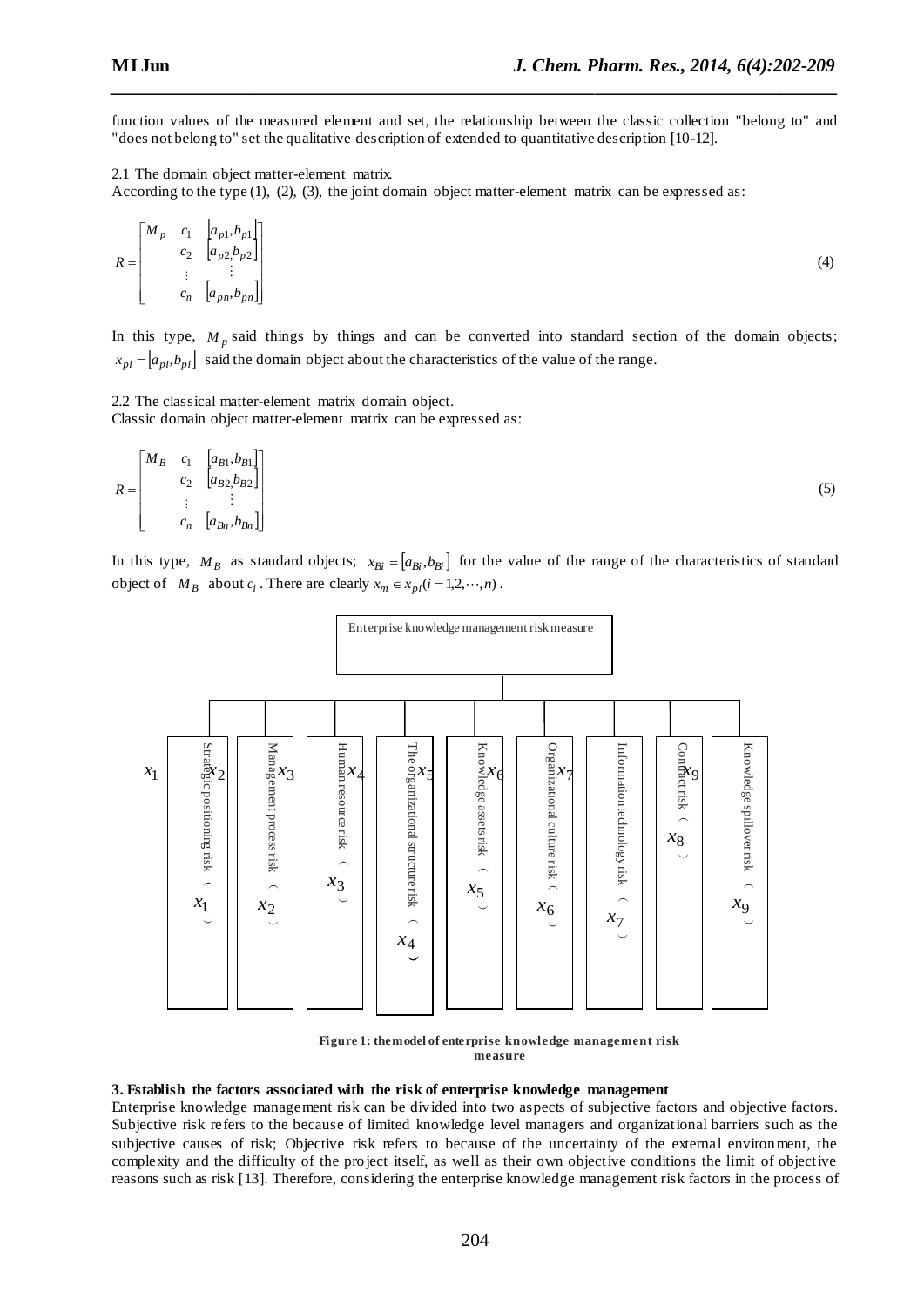the establishment of the indexes, the risk of subjective and objective two aspects must be taken into account comprehensively. In this paper, combining the reality of our country enterprise, compliance to global, measurability, the principle of complementarily, sensitivity, will affect the enterprise knowledge management risk factors of strategic orientation risk, risk management process, human resources, organizational structure risk, knowledge assets risk, organization culture, information technology risk, contract risk, knowledge spillover nine indexes such as risk, particular case is shown in figure 1:

*\_\_\_\_\_\_\_\_\_\_\_\_\_\_\_\_\_\_\_\_\_\_\_\_\_\_\_\_\_\_\_\_\_\_\_\_\_\_\_\_\_\_\_\_\_\_\_\_\_\_\_\_\_\_\_\_\_\_\_\_\_\_\_\_\_\_\_\_\_\_\_\_\_\_\_\_\_\_*

### **4. Model is established in this paper**

For enterprise knowledge management comprehensive risk factor index n, is the  $(n = 9)$  in this paper, on the basis of this part of the index, cluster analysis, according to expert judgment enterprise knowledge management into comprehensive risk quantitatively m level, described them as the following comprehensive qualitative and quantitative risk measure the matter-element model (called "classical field matter-element matrix") :

$$
R_{oh} = \begin{bmatrix} N_{oh} & x_1 & V_{oh1} \\ x_2 & V_{oh2} \\ \vdots & \vdots \\ x_n & V_{ohn} \end{bmatrix} = \begin{bmatrix} N_{oh} & x_1 & [a_{oh1}, b_{oh1}] \\ x_2 & [a_{oh2}, b_{oh2}] \\ \vdots & \vdots \\ x_n & [a_{ohn}, b_{ohn}] \end{bmatrix}
$$
(6)

Among them, *Roh* said enterprise knowledge management in the first class h risk of matter-element model;  $N_{oh}$  said the first class h risk;  $V_{ohk} = [a_{ohk}, b_{ohk}]$  said the first k enterprise knowledge management risk factors in the first class h risk scope;  $h = 1, 2, \dots, m; k = 1, 2, \dots, n$ .

Various risk factors of enterprise knowledge management indicators allow scope, namely each risk factor index is at level 1 to level the first m risk value range of the formation of the matter-element model (referred to as "joint domain matter-element matrix") as follows:

$$
R_q = \begin{bmatrix} N_q & x_1 & V_{q1} \\ x_2 & V_{q2} \\ \vdots & \vdots & \vdots \\ x_n & V_{qn} \end{bmatrix} = \begin{bmatrix} N_q & x_1 & [a_{q1}, b_{q1}] \\ x_2 & [a_{q2}, b_{q2}] \\ \vdots & \vdots & \vdots \\ x_n & [a_{qn}, b_{qn}] \end{bmatrix}
$$
(7)

Among them, *Rq* said enterprise knowledge management comprehensive risk assessment matter-element model of section area;  $N_q$  said the all risk of enterprise knowledge management level;  $V_{qk} = [a_{qk}, b_{qk}]$  said among  $N_q$  the target value of the risk factors  $x_k$  in allowed range;  $V_{ohk} \subset V_{qk}$ ,  $h = 1, 2, \dots, m; k = 1, 2, \dots, n$ .

# **5. The establishment of the evaluation of enterprises knowledge management risk matter-element matrix**

The various risk factors in the process of enterprise knowledge management index measured data can be used by the following matter element matrix, said:

| $R = \begin{bmatrix} N & x_1 & v_1 \\ & x_2 & v_2 \\ & \vdots & \vdots \\ & & x_n & v_n \end{bmatrix}$ |  | (8) |
|--------------------------------------------------------------------------------------------------------|--|-----|
|                                                                                                        |  |     |

Where N is said to be risk evaluation of enterprises knowledge management;  $v_k$  said to be the first k risk evaluation of enterprises knowledge management factors  $x_k$  index value ( $k = 1, 2, \dots, n$ ).

# **THE EXTENS ION EVALUATION METHOD OF ENTERPRIS E KNOWLEDGE MANAGEMENT RISK**

In establishing the multidimensional enterprise knowledge management risk assessment after the extension matter-element model, to evaluate how to treat the risk evaluation of enterprises knowledge management level? Available for this purpose, the relevant theories and methods of extension set, so first of all, the concept of perimeter billion real variables function widely the concept of "degree", as the basis of qualitative description to expand for quantitative description; According to the correlation function is established for evaluation of enterprise knowledge management risk level size.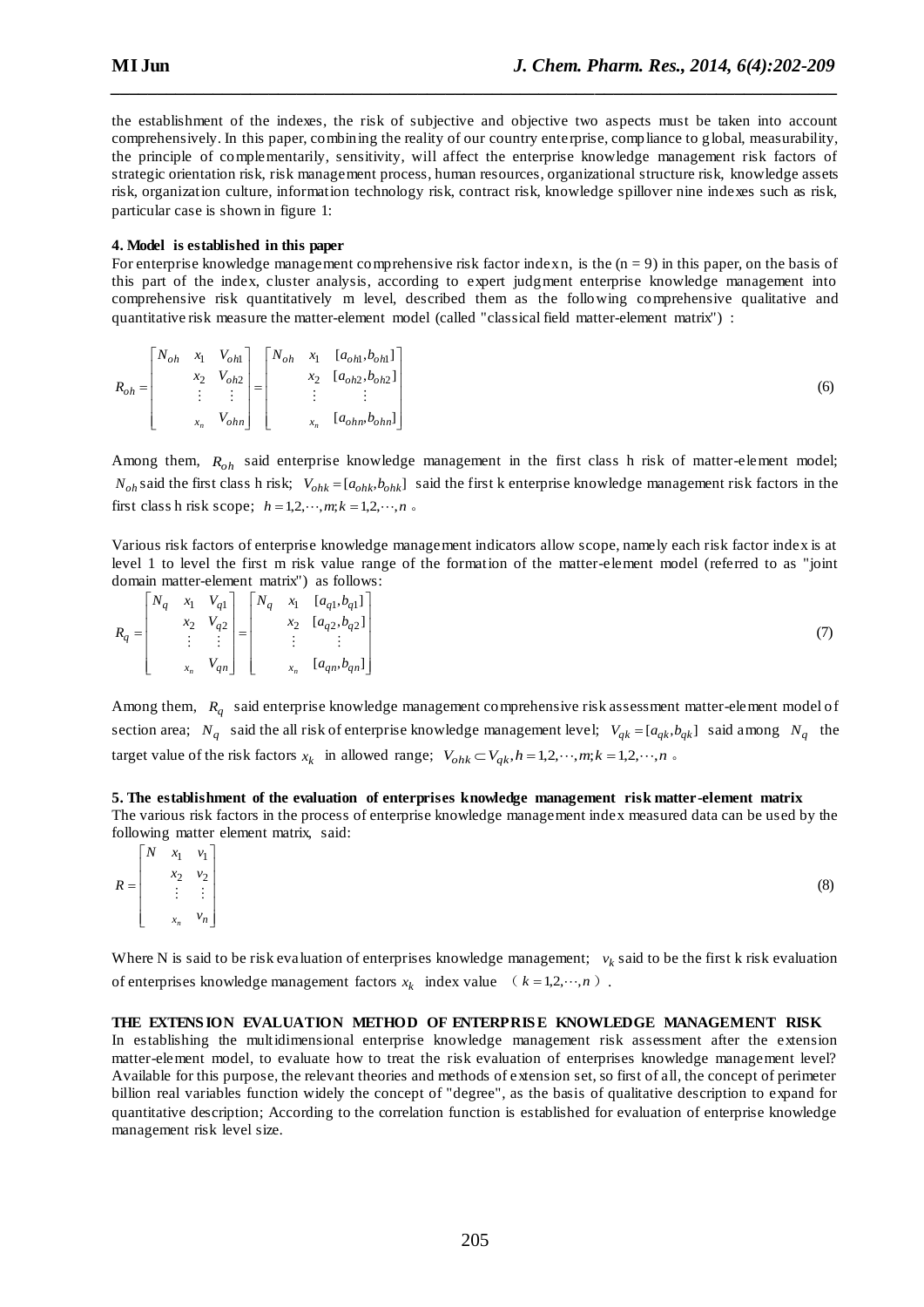### **1. Degree concept definition**

Districts  $V_{qk} = [a_{qk}, b_{qk}]$  for enterprise knowledge management between the first k risk factors index  $x_k$  at level 1 to level the first h risk value of the allowed range; The first k range  $V_{ohk} = [a_{ohk}, b_{ohk}]$  for knowledge management risk factors index  $x_k$  in the first class h risk scope; District  $V_{ohk} \subset V_{qk}$ ,  $h = 1, 2, \dots, m; k = 1, 2, \dots, n$ ; Point  $v_k$  said to be the first k risk evaluation of enterprises knowledge management risk factors index evaluation value of  $x_k$ , so call them

*\_\_\_\_\_\_\_\_\_\_\_\_\_\_\_\_\_\_\_\_\_\_\_\_\_\_\_\_\_\_\_\_\_\_\_\_\_\_\_\_\_\_\_\_\_\_\_\_\_\_\_\_\_\_\_\_\_\_\_\_\_\_\_\_\_\_\_\_\_\_\_\_\_\_\_\_\_\_*

$$
l(v_k, V_{ohk}) = \left| v_k - \frac{a_{ohk} + b_{ohk}}{2} \right| - \frac{b_{ohk} - a_{ohk}}{2} (k = 1, 2, \cdots, n; h = 1, 2, \cdots, m)
$$
\n(9)

$$
l(v_k, V_{qk}) = \left| v_k - \frac{a_{qk} + b_{qk}}{2} \right| - \frac{b_{qk} - a_{qk}}{2} (k = 1, 2, \cdots, n; h = 1, 2, \cdots, m)
$$
\n(10)

"degree" between point  $v_k$  (value) and interval  $V_{ohk}$ ,  $V_{qk}$ .

By introducing the concept of closeness, we implemented in the form of a quantitative relationship between the position of the point and interval and heart accurate positioning, and can according to the different description of the "degree" points within the range of different position, make us accurate to "also has different d egree of difference between" within the class description.

#### **2. Risk correlation concept definition**

 $V_{qk} = [a_{qk}, b_{qk}]$  for enterprise knowledge management between districts the first k risk factors index  $x_k$  allowed range of values; The first k range  $V_{ohk} = [a_{ohk}, b_{ohk}]$  for knowledge management risk factors index  $x_k$  in the first class h risk scope; Point *v<sub>k</sub>* said to be the first k risk evaluation of enterprises knowledge management risk factors index value of  $x_k$ ;  $l(v_k, V_{ohk})$ ,  $l(v_k, V_{qh})$  respectively the "degree" between point  $v_k$  (value) and interval  $V_{ohk}$ , *Vqk* . Interval

 $V_{ohk} \subset V_{qk}$ , and there is no public endpoint, so we call  $G_h(v_k) = \frac{I(v_k, v_{ohk})}{I(v_k, V_{ohk}) - I(v_k, V_{ohk})}$  ( $h = 1, 2, \dots, m; k = 1, 2, \dots, n$ )  $(v_k) = \frac{l(v_k, V_{ohk})}{l(v_k, V_{ak}) - l(v_k, V_{ohk})}$   $(h = 1, 2, \dots, m; k = 1, 2, \dots, n$  $G_h(v_k) = \frac{l(v_k, V_{ohk})}{l(v_k, V_{qh}) - l(v_k, V_{ohk})}$   $(h = 1, 2, \dots, m; k = 1, 2, \dots, n)$ 

(11) The first k for risk evaluation of enterprises knowledge management risk factors about  $x_k$  first class h the correlation of risk.

By introducing the risk correlation function  $G_h(v_k) \in (-\infty, +\infty)$ , property is making "P" things from qualitative description to quantitative description of a "has the nature of the P".

### **3. The determination of evaluation of enterprise knowledge management level of risk**

By type (11) to calculate the correlation matrix of risk evaluation of enterprises knowledge management  $G = [G_h(v_k)]$  $\int_{n \times m}$  (12)

According to the type (12) available for evaluation of enterprise knowledge management the first k risk factors  $x_k$ in the  $d_0$  level risk for:

$$
\max \mathbf{G}_{h}(\mathbf{V}_{k}) = G_{d_{0}}(\mathbf{v}_{k}) = G^{*}(\mathbf{v}_{k})
$$
\n(13)

If  $z_k(\sum z_k = 1)$  $\sum_{k=1} z_k =$ *n k*  $z_k$  ( $\sum z_k = 1$ ) for enterprise knowledge management risk factors index weight coefficient  $x_k$ , and the first class h

for risk evaluation of enterprises knowledge management risk correlation is as follows:

$$
G_h(R) = \sum_{k=1}^n z_k G_h(v_k)
$$
\n(14)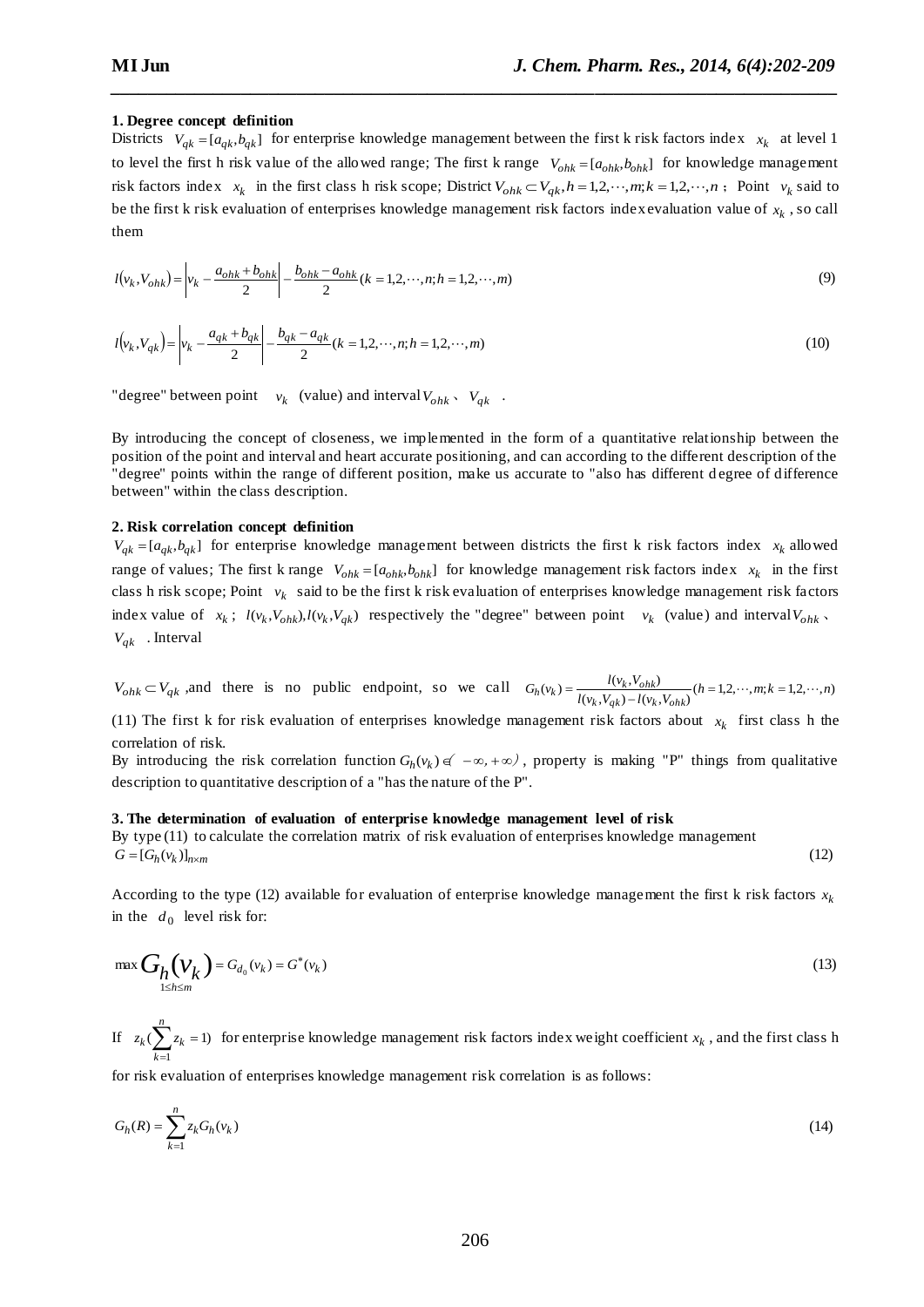Type (14) fully consider the enterprise knowledge management various risk factors for the success or failure of the enterprise knowledge management influence degree is different, the actual situation of enterprise knowledge management various risk factors of risk weighting correlation comprehensive risk evaluation of enterprise knowledge management system, strong scientific nature and operability.

*\_\_\_\_\_\_\_\_\_\_\_\_\_\_\_\_\_\_\_\_\_\_\_\_\_\_\_\_\_\_\_\_\_\_\_\_\_\_\_\_\_\_\_\_\_\_\_\_\_\_\_\_\_\_\_\_\_\_\_\_\_\_\_\_\_\_\_\_\_\_\_\_\_\_\_\_\_\_*

Calculated by the type (14), available:

$$
G_{h_0}(R) = \max_{1 \le h \le m} G_h(R) \tag{15}
$$

By type (15) the comprehensive risk evaluation of enterprises knowledge management level for the first grade  $h_0$ .

### **THE EMPIRICAL RESEARCH**

Using the above theory and method, and using the matter-element and extension set theory to the practical enterprise knowledge management risk evaluation. This article selects a case study of shanxi Zhongyuan pharmaceutical co., LTD., the company production of pt made capsules at the joint of text in the drug has a high profile, select the company "Portuguese set capsule" products to implement knowledge management risk evaluation.

This article will risk of the enterprise knowledge management according to the discretion of the degree of risk is divided into high, higher, medium, lower, low five grades, at the same time invited to the enterprise knowledge management and medical field familiar 10 experts to rate. If a experts think the index  $x_k$  low risk, with the index score value of  $y_1(y_1 \in [0,1])$ ; If think index  $x_k$  lower risk, the index score value of  $y_2(y_2 \in (1,2])$ ; If think indicators  $x_k$  in a medium risk, the index score value is  $y_3(y_3 \in (2,3])$ ; If think index  $x_k$  at a higher risk, the index score value of  $y_4(y_4 \in (3,4])$ ; If think indicators  $x_k$  are at increased risk for the index score value of  $y_5(y_5 \in (4,5])$ .

### **1. The enterprise knowledge management comprehensive risk assessment**

1.1 Enterprise knowledge management classical field matter-element matrix and joint domain matter-element matrix According to the enterprise knowledge management risk factors index  $x_k$  ( $k = 1, 2, \dots, 9$ ) is in the scope of different risk levels, can get comprehensive risk evaluation of enterprises knowledge management classical field matter-element matrix of the:

$$
R_{01} = \begin{bmatrix} N_{o1} & x_1 & [0,1] \\ x_2 & [0,1] \\ \vdots & \vdots \\ x_9 & [0,1] \end{bmatrix} \qquad R_{o2} = \begin{bmatrix} N_{o2} & x_1 & [1,2] \\ x_2 & [1,2] \\ \vdots & \vdots \\ x_9 & [1,2] \end{bmatrix} \qquad R_{o3} = \begin{bmatrix} N_{o3} & x_1 & [2,3] \\ x_2 & [2,3] \\ \vdots & \vdots \\ x_9 & [2,3] \end{bmatrix} \qquad R_{o4} = \begin{bmatrix} N_{o4} & x_1 & [3,4] \\ x_2 & [3,4] \\ \vdots & \vdots \\ x_9 & [3,4] \end{bmatrix}
$$
  

$$
R_{o5} = \begin{bmatrix} N_{o5} & x_1 & [4,5] \\ x_2 & [4,5] \\ \vdots & \vdots \\ x_9 & [4,5] \end{bmatrix}
$$

Considering the scope of enterprise knowledge management risk factors indicators, it is concluded that the enterprise knowledge management risk assessment matter-element matrix of the section of the domain:

$$
R_q = \begin{bmatrix} N_q & x_1 & [0,5] \\ & x_2 & [0,5] \\ & \vdots & \vdots \\ & x_9 & [0,5] \end{bmatrix}
$$

1.2 To comprehensive risk evaluation of enterprises knowledge management classical field matter-element matrix Set the first  $t \left( t = 1, 2, \dots, 10 \right)$  expert knowledge management of the enterprise risk index  $x_k$  score value of  $y_t$ , the risk index  $x_k$  value for:

$$
v_k = \frac{1}{10} \sum_{t=1}^{10} y_t
$$
 (16)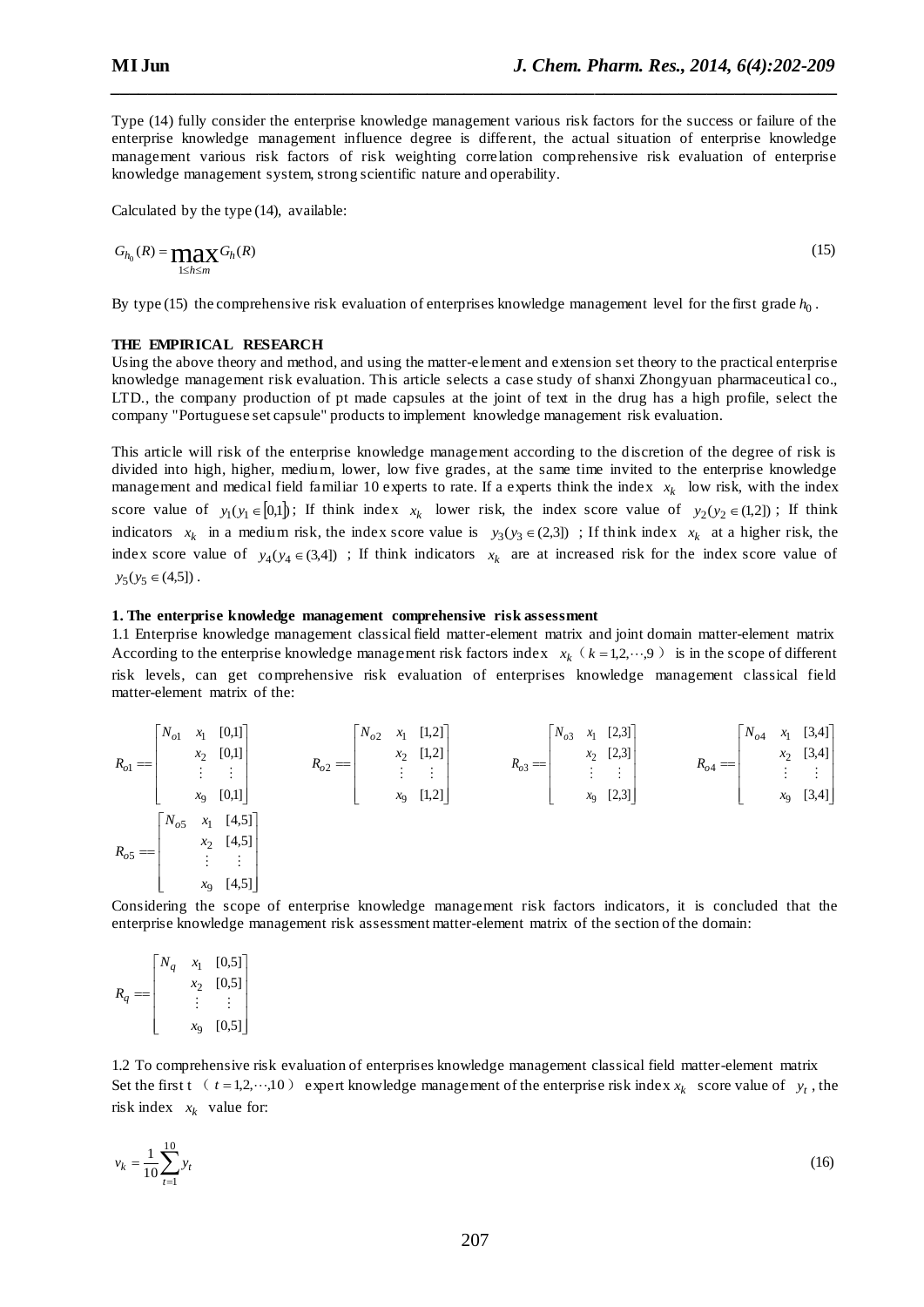On the basis of the above methods, 10 experts score results summary as shown as follows:

 $\cdot$  $x_8$  1.26  $\overline{\phantom{a}}$  $\begin{bmatrix} x_7 & 0.94 \end{bmatrix}$  $x_6$  1.15 Ί  $x_5$  2.46 0.92 4 *x*  $\overline{\phantom{a}}$  $x_3$  2.01  $\overline{\phantom{a}}$  $\begin{bmatrix} x_2 & 1.53 \end{bmatrix}$  2.18  $\begin{vmatrix} N & x_1 & 0.81 \end{vmatrix}$ L  $\mathbf{r}$ L L L L L L L L L L L L *R* 9 *x*

1.3 To comprehensive risk evaluation of enterprises knowledge management evaluation:

Calculate the risk correlation matrix

According to the type (12) for evaluation of enterprise knowledge management risk correlation matrix of the:

*\_\_\_\_\_\_\_\_\_\_\_\_\_\_\_\_\_\_\_\_\_\_\_\_\_\_\_\_\_\_\_\_\_\_\_\_\_\_\_\_\_\_\_\_\_\_\_\_\_\_\_\_\_\_\_\_\_\_\_\_\_\_\_\_\_\_\_\_\_\_\_\_\_\_\_\_\_\_*

$$
G = G_h(v_k)_{9\times5} = \begin{bmatrix} 1.36 & 0.21 & 1.32 & 0.18 & -0.85 \\ -0.15 & -0.14 & -0.45 & -0.32 & -0.71 \\ 0.23 & -0.21 & -0.36 & -0.42 & -0.75 \\ -0.47 & 0.24 & -0.45 & -0.56 & -0.35 \\ -0.23 & -0.34 & -0.32 & 0.13 & -0.65 \\ -0.32 & 0.07 & -0.21 & -0.33 & -0.52 \\ -0.12 & 0.14 & 0.16 & -0.63 & -0.71 \\ -0.38 & -0.13 & 0.14 & -0.24 & -0.42 \\ -0.51 & -0.32 & -0.23 & -0.21 & -0.34 \end{bmatrix}
$$

Comprehensive risk correlation calculation

According to the expert investigation and AHP method, the enterprise knowledge management risk factors can be determined the weight coefficient of index  $x_k$ ,  $Z \leq z_1$ ,  $z_2$ ,  $z_3$ ,  $z_4$  (0.1320.1420.0830.1140.0830.125.0.1260.0840.111) By type (14), for evaluation of enterprise knowledge management risks with the first class h points correlation of risks are as follows:

$$
G_h(R) = \sum_{k=1}^{9} z_k G_h(v_k) \quad (h = 1, 2, 3, 4, 5)
$$
 (17)

The enterprise knowledge management index weight coefficient of each risk factor and the correlation matrix of the data bring type (17), computing available:

$$
G_1(R) = -0.0354, \quad G_2(R) = -0.3254, \quad G_3(R) = -0.0254, \quad G_4(R) = -0.2354, \quad G_5(R) = -0.3354
$$
  
By (15) available:  

$$
G_{h_0}(R) = \max_{1 \le h \le m} G_h(R) = G_3(R) = -0.0254
$$

Thus can judge Zhongyuan pharmaceutical industry company (Shanxi) for evaluation of enterprise knowledge management level of risk to low risk. Which coincide with the actual risk of enterprise knowledge management, the enterprise pt capsule has always been in good market prospects, and products curative effect is remarkable.

#### **CONCLUSION**

① Through the comprehensive risk evaluation of enterprises knowledge management, enterprise can understand their own knowledge management status quo, take targeted measures to effectively reduce the risk. This method can evaluate the condition of multiple enterpris e knowledge management risk, can also be used for a different, more is implementing the knowledge management project risk evaluation, help enterprise risk value sorting based on knowledge management, strengthen the consciousness of enterprise early warning and to protect the healthy development of the enterprise.